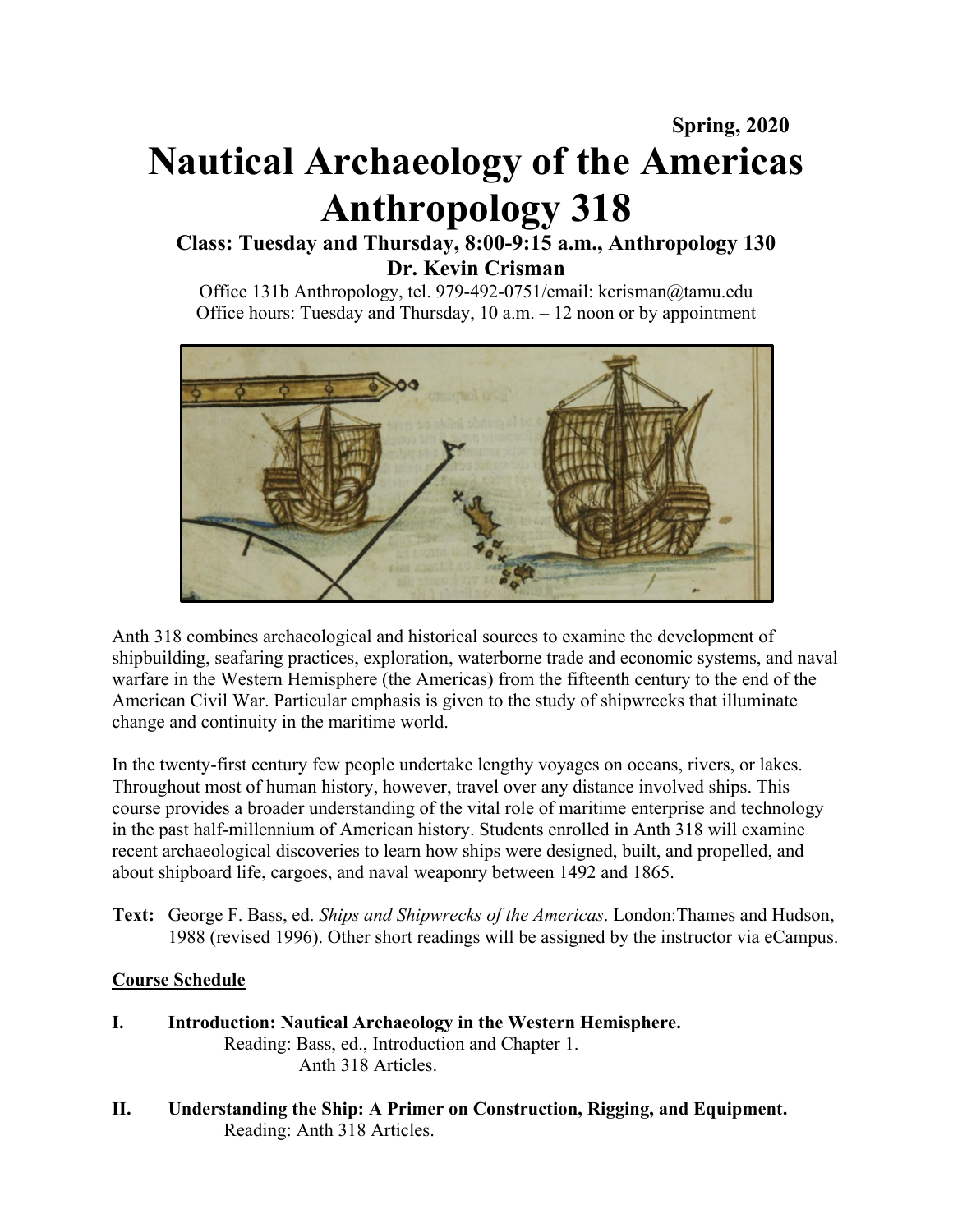- **III. European Exploration and Colonization of the Western Hemisphere.** Reading: Bass, ed., Chapters 2-4 Anth 318 Articles.
- **IV. The Spanish Seaborne Empire in the Americas.** Reading: Bass, ed., Chapter 5 Anth 318 Articles.
- **V. New Maritime Empires: Northern European Colonization and Trade.** Reading: Bass, ed., Chapter 6.

### $\blacktriangleright$  **EXAM1**

- **VI. Rivers, Lakes, and Forts: The Anglo-French Conflicts in the Americas.** Reading: Bass, ed., Chapter 7. Anth 318 Articles.
- **VII. Shipwrecks of the Revolutionary War**. Reading: Bass, ed., Chapter 8.
- **VIII. Freshwater Fleets: The Lake Warships of 1812-1815.** Reading: Bass, ed., Chapter 9. Anth 318 Articles.

### ► **EXAM 2**

## **IX. Transportation Revolution on Inland Waters I: Canals, Steamers, and Horseboats**

Reading: Bass, ed., Chapter 10.

 Twain, Mark. *Life on the Mississippi*. New York: Harper and Row, 1965. Chapters I-XX.



- **X. The Golden Age of Sail in the United States, 1815-1860: Clippers and Whalers.** Reading: Bass, ed., Chapter 12. Anth 318 Articles.
- **XI. The American Civil War and Revolution in Naval Technology.** Reading: Bass, ed., Chapter 11. Anth 318 Articles.

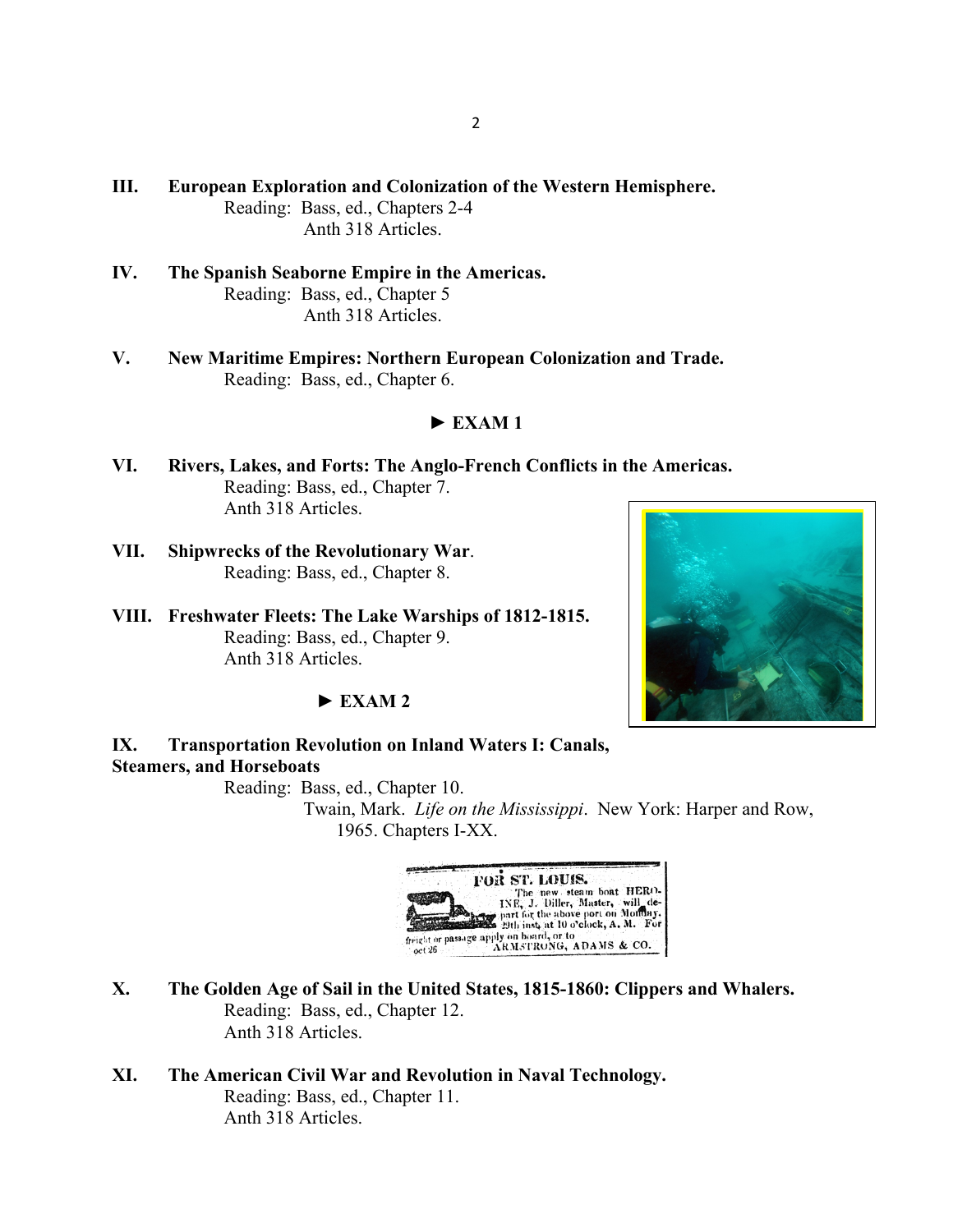

**Examination Schedule:**

# **First Exam, Tuesday, February 18 Second Exam, Tuesday, March 24 Final Exam, Monday, May 1, 1-3 p.m.**

### **Grade Determination:**

Each student's grade will be based on several short take-home fill-in-the-blank or map assignments designed to serve as study aids (10%), two mid-term exams (25% each for a total of 50%), and the final examination (40%). Exams will cover both lectures and readings. A standard grading scale is used in Anth 318:  $90-100 = A$ ,  $80-89 = B$ ,  $70-79 = C$ ,  $60-69=D$ , 59 or below = F.

## **Helpful Hints for Academic Success in Anthropology 318**

● My lectures often provide information that is not covered in the readings. Attendance of all classes and diligent note-taking are *highly recommended*! Do not expect to get a good grade if you frequently skip the lectures.

● If you miss a class, copy the notes of a colleague who attended the class (or better yet, copy the notes of *several* colleagues). If you have questions about the material *after* reading their notes, please make an appointment to see me. My lecture notes are not available for copying.

● If you are confused about the material covered in the lectures or the reading, or are concerned about your grade, please make an appointment to see me. The earlier you do this, the more likely it is that we can fix the problem before the end of the semester.

● I am a believer in the use of some form of 'flash cards' as study aids. Use a large note card or a single Word document page to summarize the important points about a particular topic, combining both your class notes and the readings.

● Do not fail to show up for exams (I do not enjoy preparing make-up exams). If some cataclysmic event prevents you from getting to an exam, then email or text me **before the exam.**